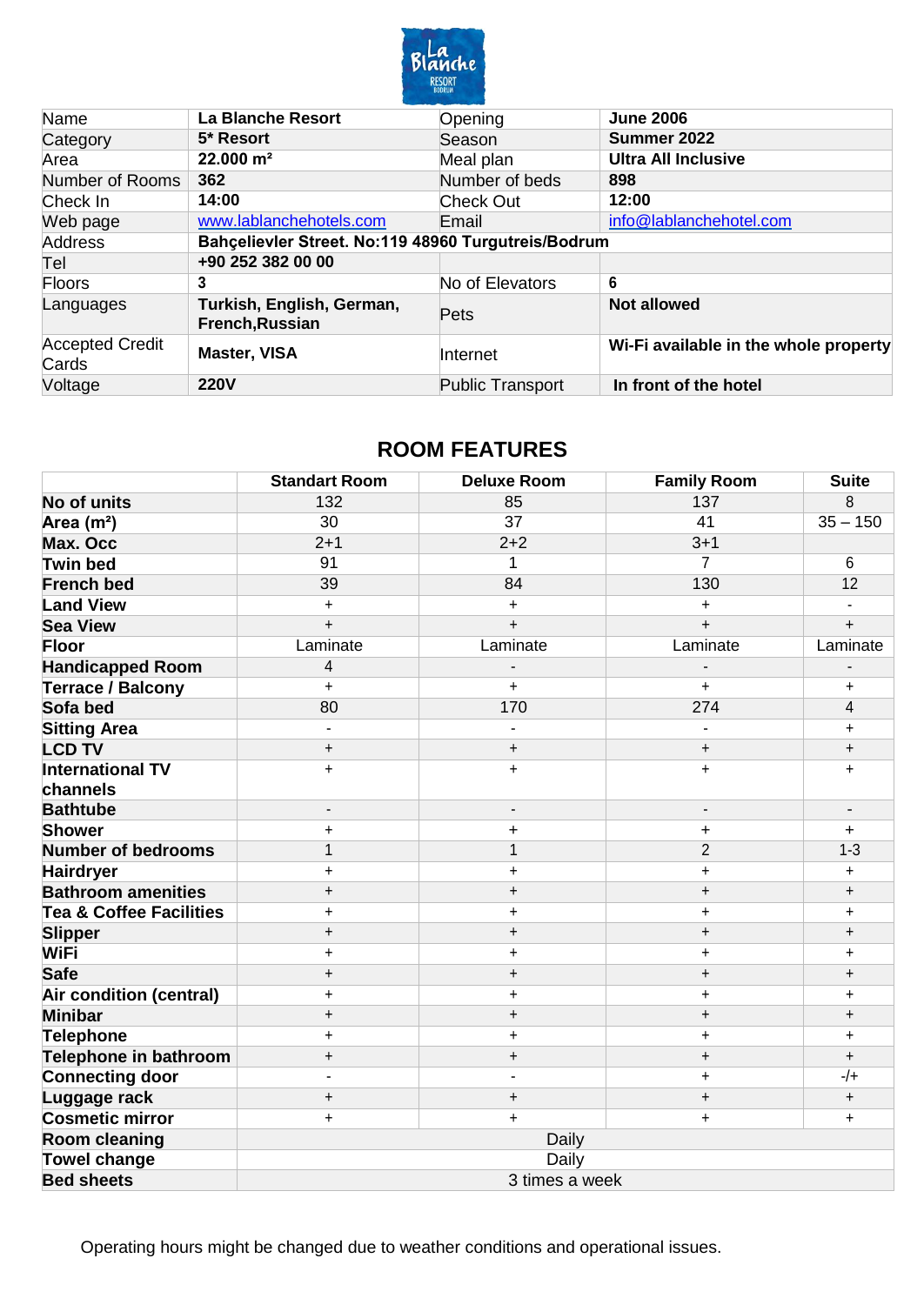

| <b>Standard Room</b> | $30 \,\mathrm{m}^2$ , 1 French bed or 2 twin beds, 1 bathroom and balcony. All rooms are<br>located in the main building                                                       | 128 |
|----------------------|--------------------------------------------------------------------------------------------------------------------------------------------------------------------------------|-----|
| <b>Deluxe Room</b>   | 37 m <sup>2</sup> , 1 Bed room, French bed and 2 sofa bed, 1 bathroom and balcony. All<br>rooms are located in the main building                                               | 85  |
| <b>Family Room</b>   | 41m <sup>2</sup> , 1 Bed room 1 French Bed and 1 room with 1-2 sofabed connection<br>door between rooms, 1 bathroom and balcony. All rooms are located in the<br>main building | 137 |
| <b>Handicap Room</b> | 30 m <sup>2</sup> , 1 French Bed, 1 bathroom and balcony. All rooms are located in the<br>main building                                                                        |     |
| <b>Süite</b>         | 1 French Bed, 1/2twin bed room, a sitting areave 1-2 separate<br>bathrooms. Suits are located in the main building                                                             |     |

| <b>DISTANCE</b>             |                 |  |
|-----------------------------|-----------------|--|
| <b>Bodrum Milas Airport</b> | 50 km           |  |
| <b>Bodrum</b>               | 18 km           |  |
| <b>Turgutreis</b>           | 1 km            |  |
| <b>Public minibus</b>       | At City Center  |  |
| Taxi                        | At the entrance |  |

| <b>SWIMMING POOLS</b> |         |         |             |                   |
|-----------------------|---------|---------|-------------|-------------------|
|                       | Outdoor | In door | Area $(m2)$ | Depth             |
| <b>Main Pool</b>      |         |         | 1600        | 1.50 <sub>m</sub> |
| <b>Aqua Park</b>      |         |         | 50          | 0.90 m            |
| <b>Indoor Pool</b>    |         |         | 114         | 1.50 m            |
| <b>Children Pool</b>  | X       |         | 20          | 0.40 m            |

| <b>BEACH FACILITIES</b> |                                                              |  |  |
|-------------------------|--------------------------------------------------------------|--|--|
| Beach 1                 | Sandy                                                        |  |  |
| Beach 2                 | On Breakwater (Hard Floor) / 2 Section                       |  |  |
| Beach 3                 | Pavillion Area(can be daily rented, subject to extra charge) |  |  |
| <b>Beach Towels</b>     | Free of charge (towel cards provided at the reception)       |  |  |
| <b>Sun chairs</b>       | Free of charge                                               |  |  |
| <b>Umbrellas</b>        | Free of charge                                               |  |  |

|                      | <b>CHILDREN ACTIVITIES</b> |                     | <b>DAILY ACTIVITIES</b> |              | <b>NIGHT ACTIVITIES</b> |
|----------------------|----------------------------|---------------------|-------------------------|--------------|-------------------------|
| Miniclub (4-2 years) | X                          | Dart                | Χ                       | Live music   |                         |
| Mini Disco           |                            | Pool games          | ∧                       | Night shows  |                         |
| Kid's Shows          |                            | Water polo          | ∧                       | <b>Disco</b> |                         |
| Kid's Buffet         |                            | Beach volley        |                         |              |                         |
| Children Playground  |                            | <b>Basketball</b>   | ^                       |              |                         |
| 5D Cinema            | Extra of Charge            | Tennis              |                         |              |                         |
| <b>Babysitting</b>   | Extra of Charge            | <b>Table Tennis</b> |                         |              |                         |
|                      |                            | <b>Billiard</b>     | <b>Extra of Charge</b>  |              |                         |
|                      |                            | Backgammon          | ∧                       |              |                         |
|                      |                            | Card games          | ∧                       |              |                         |
|                      |                            | <b>Chess</b>        | ⋏                       |              |                         |

Operating hours might be changed due to weather conditions and operational issues.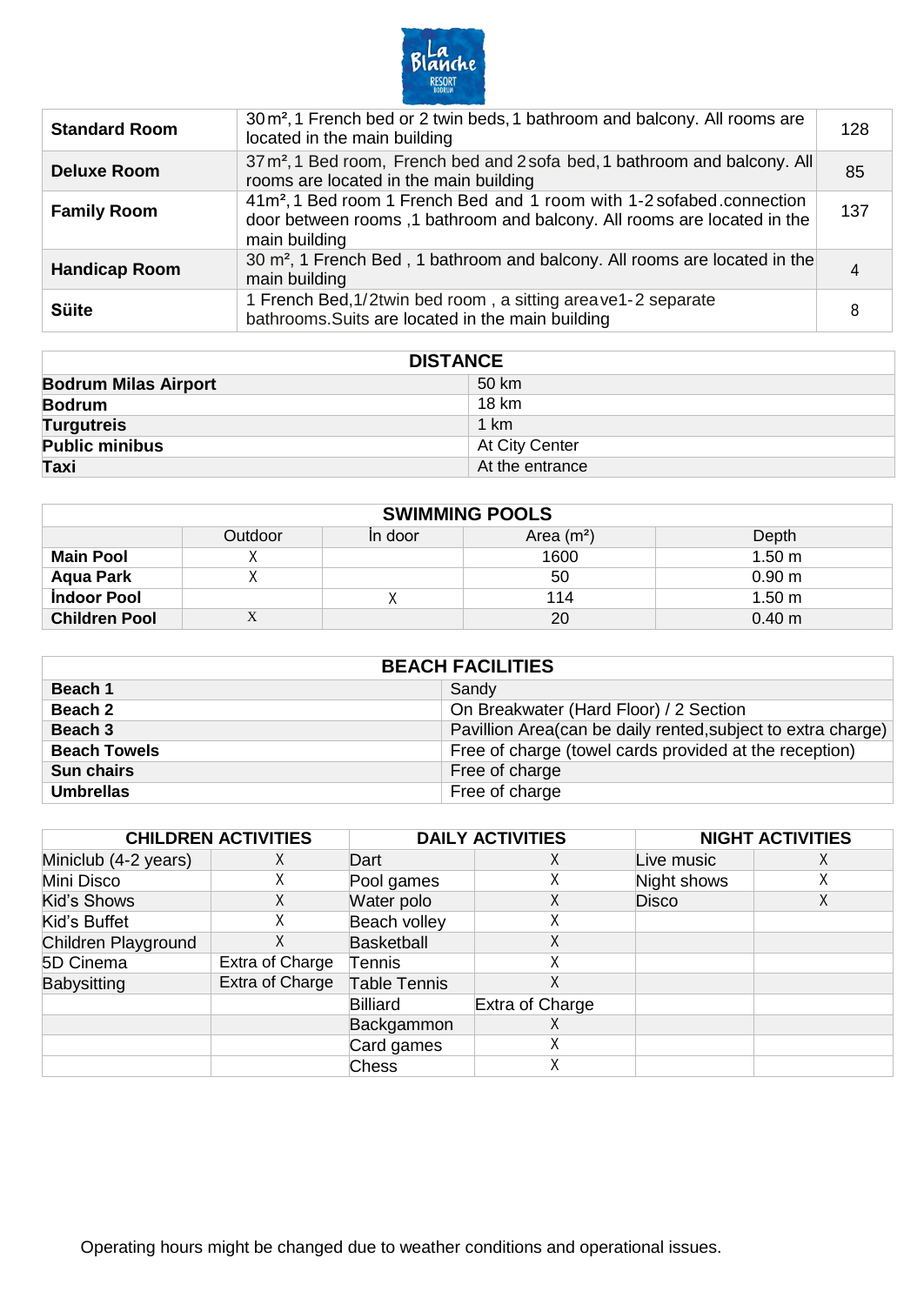

- o 1 main restaurant, 4 A la carte restaurants, 1 Snack restaurants, 6 bars and 1 Patisserie. 1 Gözleme Area
- o Breakfast, late breakfast, lunch and dinner will be offered in open buffet style in the main restaurant
- o The main restaurant offers a diet and vegetarian corner
- o Children & Baby Corner are available in the Main restaurant.
- o Highchairs are available in the main restaurant and all F&B outlets.
- o Mardin, Chang Ga, Merla, Perla A La Carte Restaurants one-time usage for one week accommodation Free / Upon second request Extra of charge / Reservation required **(P.p.10€)**
- o Menus for children are available in the A la carte restaurants
- o Premium drinks (champaign, bottles of wine, premium alcoholic drinks) are subject to extra charge.

| Outlet                               | Cousin                                | Concept         | <b>Operating Hours</b>                                                                       |                                                                                                                | Capacity | Indoor/ Outdoor | Remark |
|--------------------------------------|---------------------------------------|-----------------|----------------------------------------------------------------------------------------------|----------------------------------------------------------------------------------------------------------------|----------|-----------------|--------|
| <b>GARDENYA</b><br><b>RESTAURANT</b> | International                         | Open<br>buffet  | <b>Breakfast</b><br>Late Breakfast<br>Lunch<br>Child buffet<br>Dinner<br><b>Night Snacks</b> | $07:00 - 10:00$<br>$10:00 - 10:30$<br>$12:30 - 14:30$<br>$19:00 - 20:30$<br>$19:00 - 21:00$<br>$00:00 - 01:00$ | 820      | Indoor& Outdoor |        |
| <b>SARDUNYA</b>                      | Pool Snack                            |                 |                                                                                              | $12:00 - 17:00$                                                                                                | 250      | Outdoor         |        |
| <b>PASTANE</b>                       | Cakes, Ice<br>Cream,<br><b>Snacks</b> | Self<br>Service |                                                                                              | $11:00 - 18:00$                                                                                                |          | Indoor          |        |
| <b>GÖZLEME</b>                       | Turkish<br>Pancake                    |                 |                                                                                              | $12:00 - 17:00$                                                                                                |          | Outdoor         |        |

|                 |                  |            |        | A LA CARTE RESTAURANTS |     |         |                      |
|-----------------|------------------|------------|--------|------------------------|-----|---------|----------------------|
| <b>Mardin</b>   | <b>Turkish</b>   | A la Carte | Dinner | $19:00 - 21:30$        | 60  | Outdoor | Reservation required |
| <b>Chang Ga</b> | Far east & China | A la Carte | Dinner | $19:00 - 21:30$        | 60  | Outdoor | Reservation required |
| <b>Perla</b>    | Italian          | A la Carte | Dinner | $19:00 - 21:30$        | 60  | Outdoor | Reservation required |
| Merla           | Fish             | A la Carte | Dinner | $19:00 - 21:30$        | 100 | Outdoor | Reservation required |

| <b>BARS</b>                                                                                                                                   |                              |                 |                                   |         |              |
|-----------------------------------------------------------------------------------------------------------------------------------------------|------------------------------|-----------------|-----------------------------------|---------|--------------|
|                                                                                                                                               | Outlet                       | Concept         | Operating Hours   Indoor/ Outdoor |         | Extra Charge |
| The concept includes Standard<br>local alcoholic & non alcoholic<br>drinks, hot drinks and several<br>imported drinks.<br><b>LOCAL DRINKS</b> | GARDENYA<br><b>LOBBY BAR</b> | <b>Full Bar</b> | 24 Hrs.                           | Indoor  |              |
|                                                                                                                                               | <b>SARDUNYA</b><br>POOL BAR  | Demi Bar        | $10:00 - 21:00$                   | Outdoor |              |
| All hot beverages, soft drinks and                                                                                                            | <b>B-CLUB BAR</b>            | Demi Bar        | $14:00 - 00:00$                   | Indoor  |              |
| bottled fruit juices, local beers,<br>house wine and spirits, alcoholic                                                                       | <b>BEACH BAR</b>             | Demi Bar        | $10:00 - 00:00$                   | Outdoor |              |
| drinks                                                                                                                                        | <b>DISCOBAR</b>              | Demi Bar        | $23:00 - 02:00$                   | Indoor  |              |
| <b>IMPORTED DRINKS</b>                                                                                                                        |                              |                 |                                   |         |              |
| Variety of selected rum, vodka,                                                                                                               |                              |                 |                                   |         |              |
| gin, whisky and vermouth,<br>Selected wines                                                                                                   |                              |                 |                                   |         |              |
|                                                                                                                                               |                              |                 |                                   |         |              |

\*\*\* Demi Bar means that the variety of served alcoholic and non-alcoholic drinks is limited\*\*\*

Operating hours might be changed due to weather conditions and operational issues.